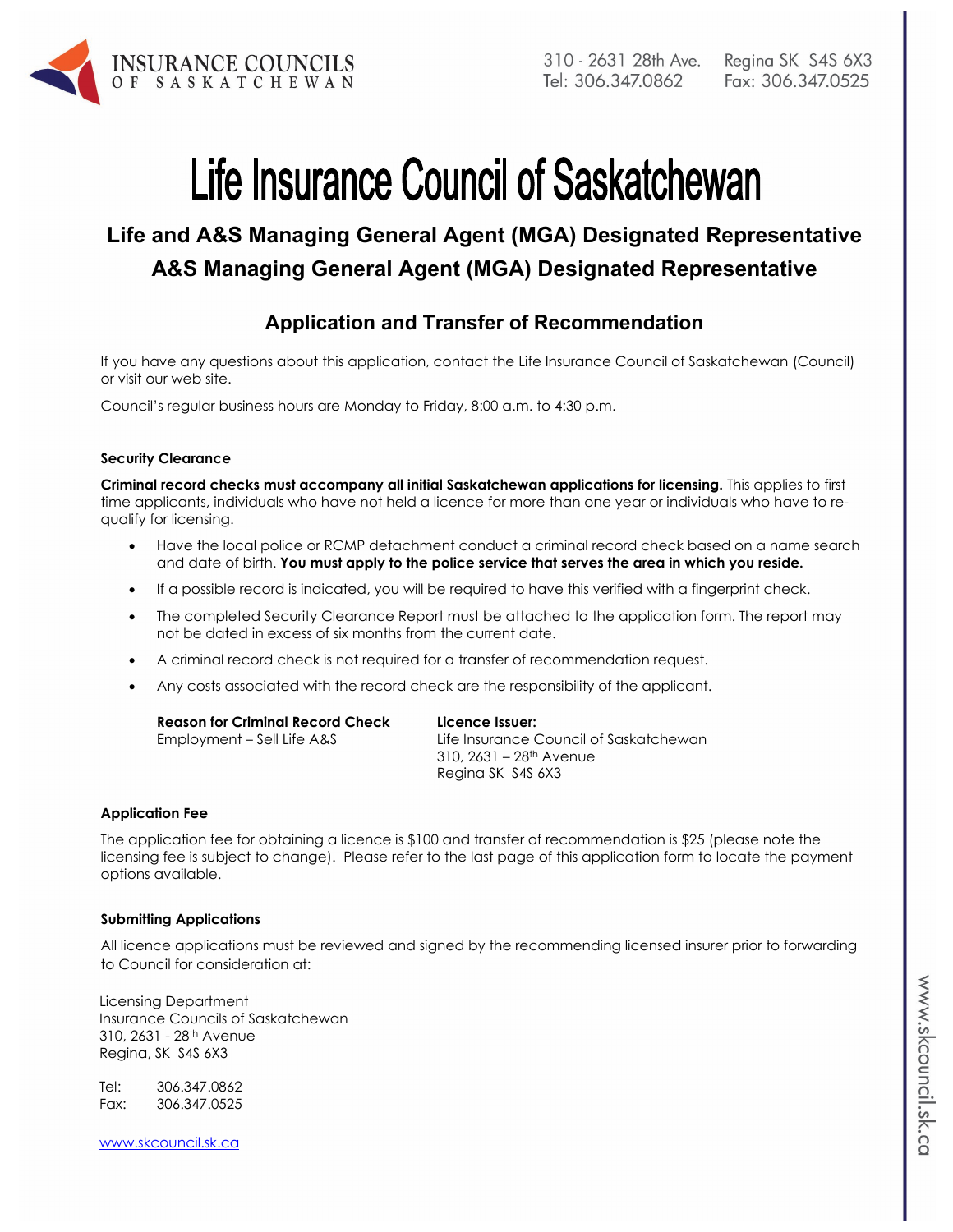| Life Insurance Council of                                                                                                                    | For office use<br>only | <b>Received Date</b> |                         |
|----------------------------------------------------------------------------------------------------------------------------------------------|------------------------|----------------------|-------------------------|
| Saskatchewan                                                                                                                                 | Licence<br>Number      |                      |                         |
| □ Life and Accident & Sickness MGA DR                                                                                                        | Date Issued            |                      |                         |
| Accident & Sickness MGA DR                                                                                                                   |                        |                      |                         |
|                                                                                                                                              | Date Processed         |                      |                         |
| $\Box$ Application - \$100                                                                                                                   |                        |                      |                         |
| $\Box$ Transfer of Recommendation - \$25                                                                                                     |                        |                      |                         |
| <b>Part A: Identification Information</b>                                                                                                    |                        |                      | $\Box$ Male             |
|                                                                                                                                              |                        |                      | $\Box$ Female           |
| $\Box$ Mrs.<br>$\Box$<br>Mr.<br>$\Box$ Miss<br>$\Box$ Ms.                                                                                    | Date of Birth          |                      |                         |
|                                                                                                                                              | month day year         |                      |                         |
|                                                                                                                                              |                        |                      |                         |
| Legal First Name (in full)<br>Legal Last Name                                                                                                |                        | Legal Middle Name(s) |                         |
|                                                                                                                                              |                        |                      |                         |
| Preferred First Name                                                                                                                         |                        | Maiden Name          |                         |
|                                                                                                                                              |                        |                      |                         |
| Previous Surname(s):                                                                                                                         |                        |                      |                         |
| 1. Are you a permanent resident or citizen of Canada?                                                                                        |                        |                      | $\Box$ No<br>$\Box$ Yes |
| If you answered yes, do not complete question 2.                                                                                             |                        |                      |                         |
|                                                                                                                                              |                        |                      |                         |
| 2. Are you a citizen of another country that holds a valid work permit or Immigrant Visa in                                                  |                        |                      | $\Box$ Yes<br>$\Box$ No |
| Canada? If yes, please attach a copy.                                                                                                        |                        |                      |                         |
|                                                                                                                                              |                        |                      |                         |
| If you answered no to either question, please provide an explanation on a separate sheet of paper and attach it<br>to this application form. |                        |                      |                         |
| <b>Place of residence</b>                                                                                                                    |                        |                      |                         |
| Number and Street, Apt., Box #                                                                                                               |                        |                      |                         |
|                                                                                                                                              |                        |                      |                         |
|                                                                                                                                              |                        |                      |                         |
| Province/State<br>City/Town                                                                                                                  |                        |                      | Postal/Zip Code         |
|                                                                                                                                              |                        |                      |                         |
| Personal Telephone<br>Personal Fax                                                                                                           |                        | <b>Personal Cell</b> |                         |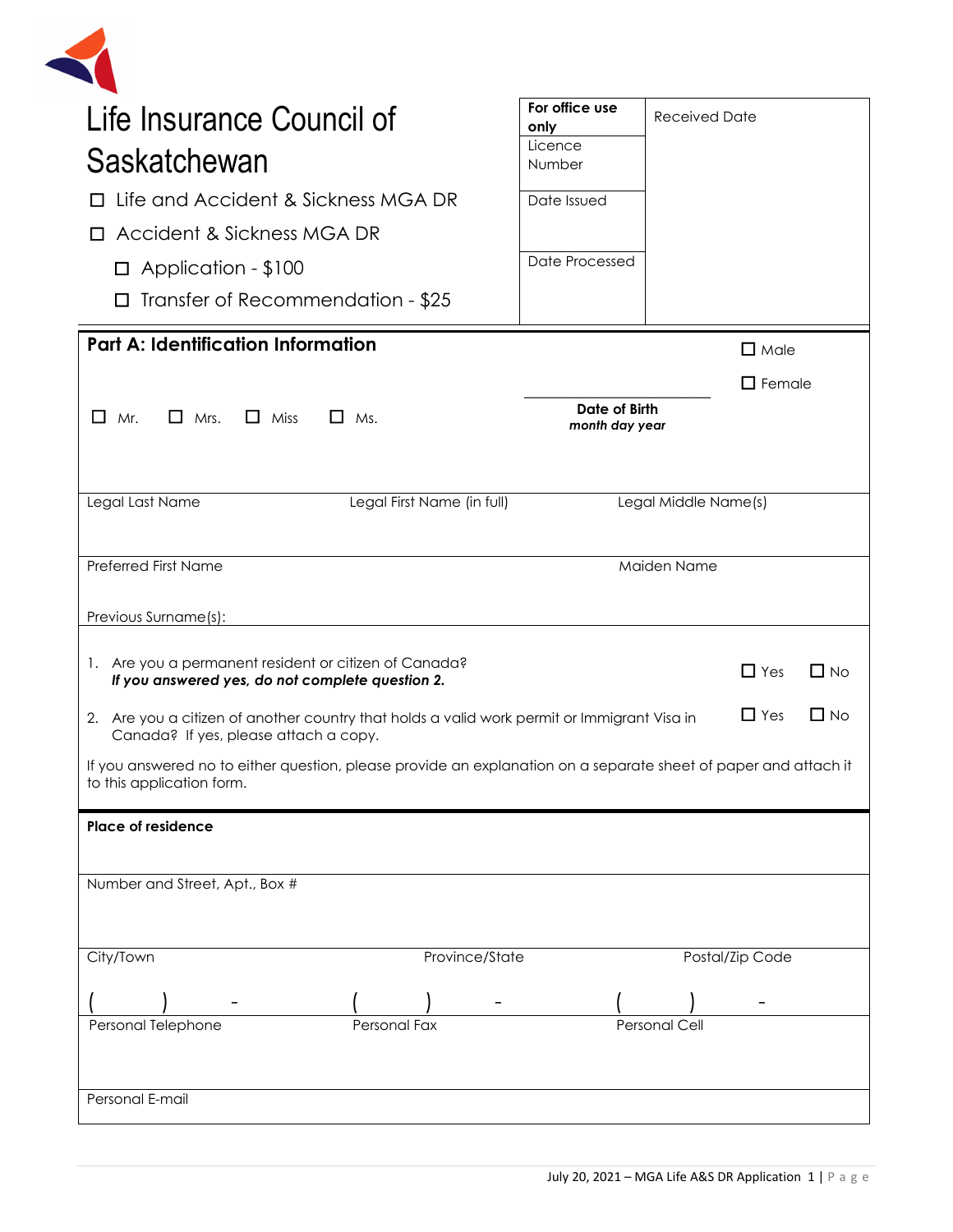

| Name of MGA and business address where you will be employed. This is the address mail will be sent to.<br>(complete only if different than place of residence)<br>Business name (if applicable)                                                                                                                                              |                                                                                                                                      |                              |                 |
|----------------------------------------------------------------------------------------------------------------------------------------------------------------------------------------------------------------------------------------------------------------------------------------------------------------------------------------------|--------------------------------------------------------------------------------------------------------------------------------------|------------------------------|-----------------|
|                                                                                                                                                                                                                                                                                                                                              |                                                                                                                                      |                              |                 |
|                                                                                                                                                                                                                                                                                                                                              | Number, Street, Suite # and/or Box #                                                                                                 |                              |                 |
| City/Town                                                                                                                                                                                                                                                                                                                                    |                                                                                                                                      | Province/State               | Postal/Zip Code |
|                                                                                                                                                                                                                                                                                                                                              | ext                                                                                                                                  |                              |                 |
|                                                                                                                                                                                                                                                                                                                                              | <b>Business Telephone</b>                                                                                                            | <b>Business Fax</b>          |                 |
|                                                                                                                                                                                                                                                                                                                                              | <b>Business E-mail</b>                                                                                                               |                              |                 |
|                                                                                                                                                                                                                                                                                                                                              | Part B: Other Recognized Designations and/or Education Obtained                                                                      |                              |                 |
|                                                                                                                                                                                                                                                                                                                                              | Highest level of education obtained                                                                                                  |                              |                 |
|                                                                                                                                                                                                                                                                                                                                              | $\Box$ GED<br>$\Box$ Other<br>$\Box$ High School Diploma                                                                             |                              |                 |
|                                                                                                                                                                                                                                                                                                                                              | Please identify all insurance designations you currently hold. Attach a copy of the certificates or diplomas to this<br>application. |                              |                 |
| <b>Part C: Segregated Funds</b><br>A licensee may not act as an agent in the sale of segregated funds unless the licensee has passed a segregated<br>funds course approved by the Life Insurance Council of Saskatchewan (Council). Please visit the Council web<br>site or contact the office to obtain a current copy of approved courses. |                                                                                                                                      |                              |                 |
| I have attached a copy of my certificate of completion or passing examination mark to this<br>$\Box$ Yes $\Box$ No<br>application for one of the approved segregated fund courses.                                                                                                                                                           |                                                                                                                                      |                              |                 |
|                                                                                                                                                                                                                                                                                                                                              | Part D: Examination and/or Experience Information                                                                                    |                              |                 |
| An application for licence will not be accepted unless the applicant has passed the qualifying examination(s)<br>and provides supporting documentation of successful completion.                                                                                                                                                             |                                                                                                                                      |                              |                 |
| I have satisfied the following requirements: (Place a check mark in the boxes that appy to your application)                                                                                                                                                                                                                                 |                                                                                                                                      |                              |                 |
| 1.                                                                                                                                                                                                                                                                                                                                           | I have successfully completed the following LLQP Exams:                                                                              |                              |                 |
|                                                                                                                                                                                                                                                                                                                                              | $\Box$ Accident & Sickness                                                                                                           | $\Box$ Ethics (Canadian Law) |                 |
|                                                                                                                                                                                                                                                                                                                                              | $\Box$ Life                                                                                                                          | $\Box$ Segregated Funds      |                 |
| 2.                                                                                                                                                                                                                                                                                                                                           | If you have successfully completed the LLQP course and examination, please indicate the name of course<br>provider.                  |                              |                 |
| 3.                                                                                                                                                                                                                                                                                                                                           | Other licensing exams I have completed prior to the implementation of the LLQP Course and Exams                                      |                              |                 |
| <b>Note 1:</b> Individuals must apply for a licence within one year from the date of successful completion of the examination(s).<br>Note 2: An individual applying for a licence, who has not held an active licence in any jurisdiction in Canada during the past<br>two consecutive years, will be considered a new applicant.            |                                                                                                                                      |                              |                 |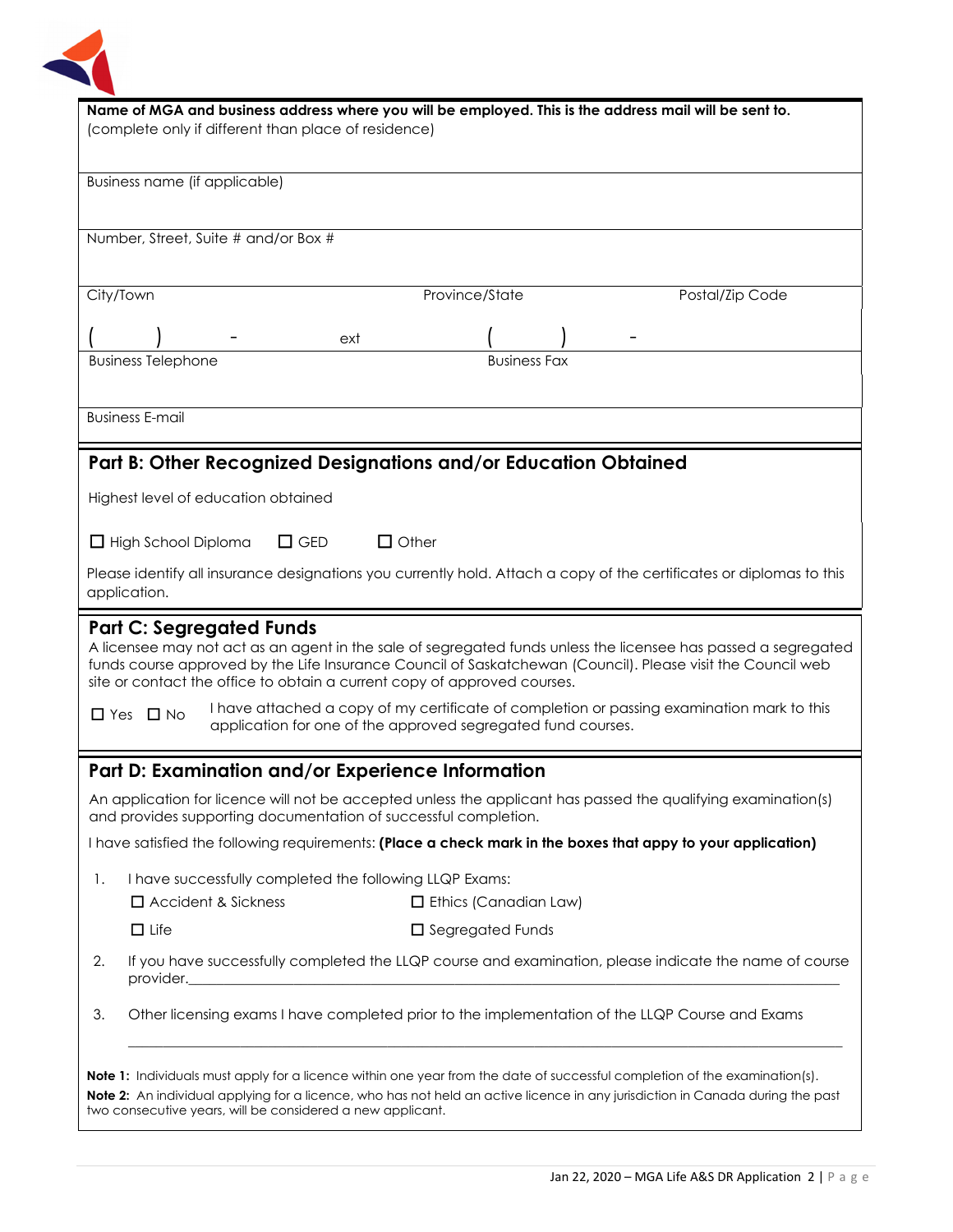

#### **Part E: Supervision Requirements**

All licensees are subject to supervision requirements that are outlined in the bylaws.

- 1. An individual licensed before January 1, 2020 is subject to New Agent Supervision until he or she completes two years as a licensee; or
- 2. An individual licensed after January 1, 2020 is subject to New Agent Supervision until he or she completes a minimum of 50 placed and inforce policies, completes a minimum of one year as a licensee AND provides evidence of completion to Council.

#### **The Supervising Licensee (must be licensed in Saskatchewan)**

A licensee shall not:

- 1. act as a supervisor unless he or she has:
	- a. at least three years experience as a licensed agent;
	- b. is not subject to New Agent Supervision as outlined in subsections 7-3(4) and (5) of the bylaws; and
	- c. is knowledgeable about the product being sold by the supervised licensee; or
- 2. act in the transaction of or supervision of segregated funds transactions unless he or she has passed an

investment funds course approved by council.

#### **Part F: Errors & Omissions Insurance (E&O)**

□ **Yes** □ **No**I have attached a copy of the E&O Certificate in the name of the agent pursuant to clause 5-10(1)(a) of the regulations.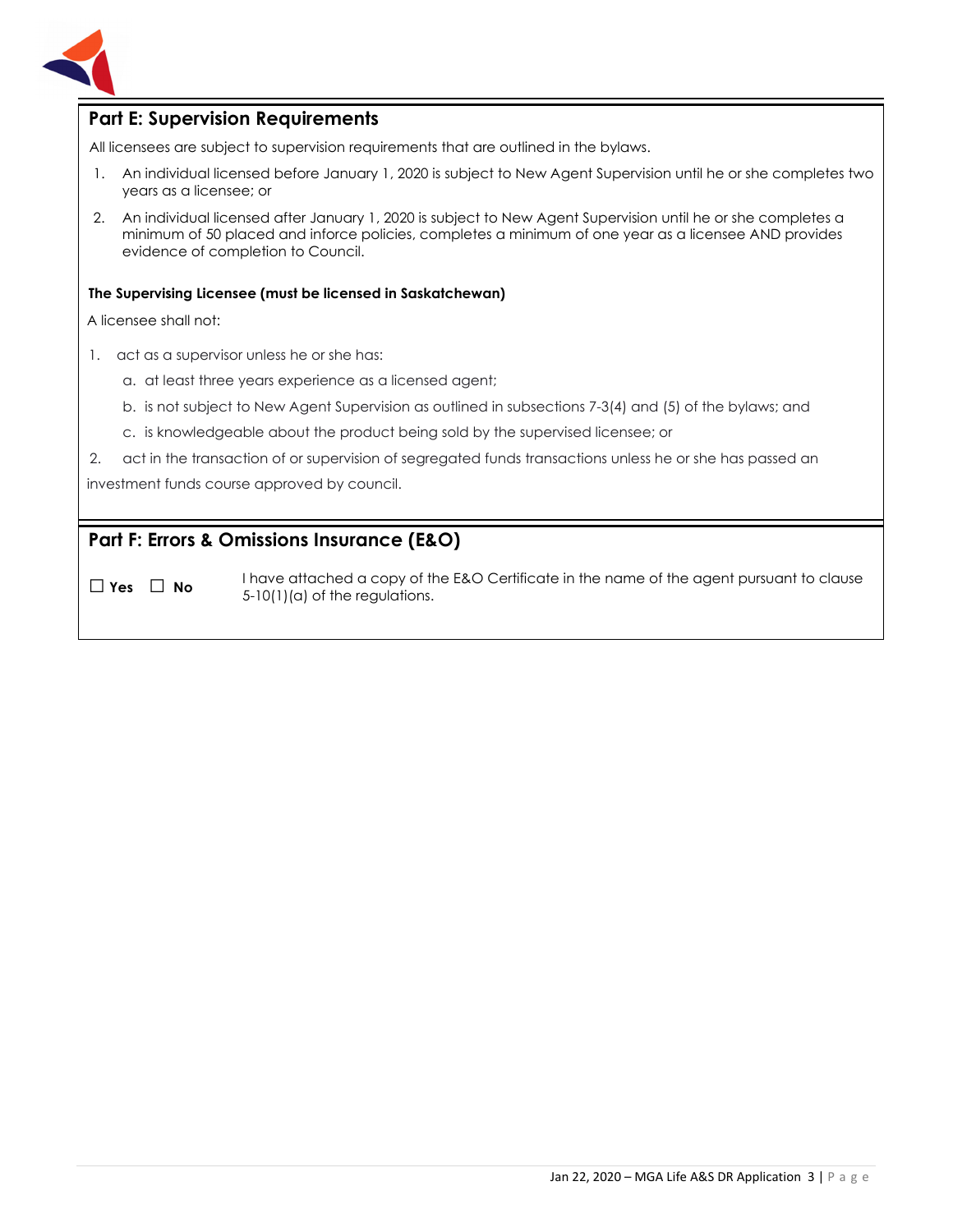

# **Part G: Background**

The following are questions relevant to *The Insurance Act* regarding trustworthiness and suitability to be licensed.

Please read these questions carefully to ensure all responses are accurate. Inaccurate answers may be considered a material misstatement.

**For any questions where disclosure is required, please provide complete details on a separate sheet of paper and attach to the application form.**

| 1. | Have you ever held an insurance or adjuster<br>licence in Saskatchewan, or anywhere in Canada<br>or in the world?                                                                                                                                                                                                                                                                                                                                 | 5. | Have you ever been the subject of receivership<br>and/or bankruptcy proceedings including consumer<br>proposals?                                                                                                                                                                                                                                                                                                                                                                                                                                                                                                                                                       |
|----|---------------------------------------------------------------------------------------------------------------------------------------------------------------------------------------------------------------------------------------------------------------------------------------------------------------------------------------------------------------------------------------------------------------------------------------------------|----|------------------------------------------------------------------------------------------------------------------------------------------------------------------------------------------------------------------------------------------------------------------------------------------------------------------------------------------------------------------------------------------------------------------------------------------------------------------------------------------------------------------------------------------------------------------------------------------------------------------------------------------------------------------------|
|    | <b>Nothing to Disclose</b><br><b>Disclosure attached</b>                                                                                                                                                                                                                                                                                                                                                                                          |    | <b>Disclosure attached</b><br>$\Box$ Nothing to Disclose<br>$\mathsf{L}$                                                                                                                                                                                                                                                                                                                                                                                                                                                                                                                                                                                               |
|    | If yes, please provide information about licence year,<br>licence class and jurisdiction.                                                                                                                                                                                                                                                                                                                                                         |    | If yes, please provide an explanation of the circumstances<br>and a complete copy of the documents involved.                                                                                                                                                                                                                                                                                                                                                                                                                                                                                                                                                           |
|    |                                                                                                                                                                                                                                                                                                                                                                                                                                                   |    | This question applies to you personally AND any company<br>in which you are/were a principal shareholder, officer or<br>director or designated representative.                                                                                                                                                                                                                                                                                                                                                                                                                                                                                                         |
| 2. | Has any licence or registration held by you as an<br>insurance agent, adjuster or for selling any other<br>financial products, ever been suspended or<br>revoked, for cause, anywhere in Canada of in the<br>world?<br><b>Nothing to Disclose</b><br><b>Disclosure attached</b><br>This question applies to you personally AND any<br>company in which you are/were a principal shareholder,<br>officer or director or designated representative. | 6. | Have you ever been the subject of any complaint,<br>investigation, sanction or disciplinary action,<br>including but not limited to a letter of warning,<br>caution, fine, etc., by any financial services regulator,<br>federal regulator (e.g., FINTRAC, CRA, CRTC, Privacy<br>Commissioner, etc.) insurer or any financial services<br>company with which you hold/held a contract, in<br>Canada or anywhere in the world?<br>$\Box$ Nothing to Disclose<br><b>Disclosure attached</b><br>$\perp$<br>This question applies to you personally AND any company<br>in which you are/were a principal shareholder, officer or<br>director or designated representative. |
| 3. | Have you ever been refused an insurance or<br>adjusting licence, or other licence or registration<br>for selling financial products or adjusting claims in<br>Canada or anywhere in the world?<br><b>Disclosure attached</b><br><b>Nothing to Disclose</b><br>This question applies to you personally AND any<br>company in which you are/were a principal shareholder,<br>officer or director or designated representative.                      | 7. | Have you ever been investigated, charged or<br>convicted of any criminal or quasi-criminal offence,<br>in Canada or anywhere in the world?<br><b>Disclosure attached</b><br>$\Box$ Nothing to Disclose<br>$\Box$<br>This question applies to you personally AND any company<br>in which you are/were a principal shareholder, officer or<br>director or designated representative.                                                                                                                                                                                                                                                                                     |
| 4. | Do you currently or plan to engage in any business<br>or occupation other than the insurance business?<br><b>Disclosure attached</b><br>$\Box$ Nothing to Disclose<br>Please provide the name of the business, occupation<br>details, supervisory responsibilities and date of<br>employment.<br>This would include any business that requires a licence or<br>registration or is corporately registered.                                         | 8. | Have you ever been the subject of any type of legal<br>action, including but not limited to class action<br>lawsuits or civil actions respecting the business of<br>insurance including adjusting, or any other financial<br>service in Canada or anywhere in the world?<br>$\Box$ Nothing to Disclose<br><b>Disclosure attached</b><br>ΙI<br>This question applies to you personally AND any company<br>in which you are/were a principal shareholder, officer or<br>director or designated representative.                                                                                                                                                           |
|    |                                                                                                                                                                                                                                                                                                                                                                                                                                                   |    |                                                                                                                                                                                                                                                                                                                                                                                                                                                                                                                                                                                                                                                                        |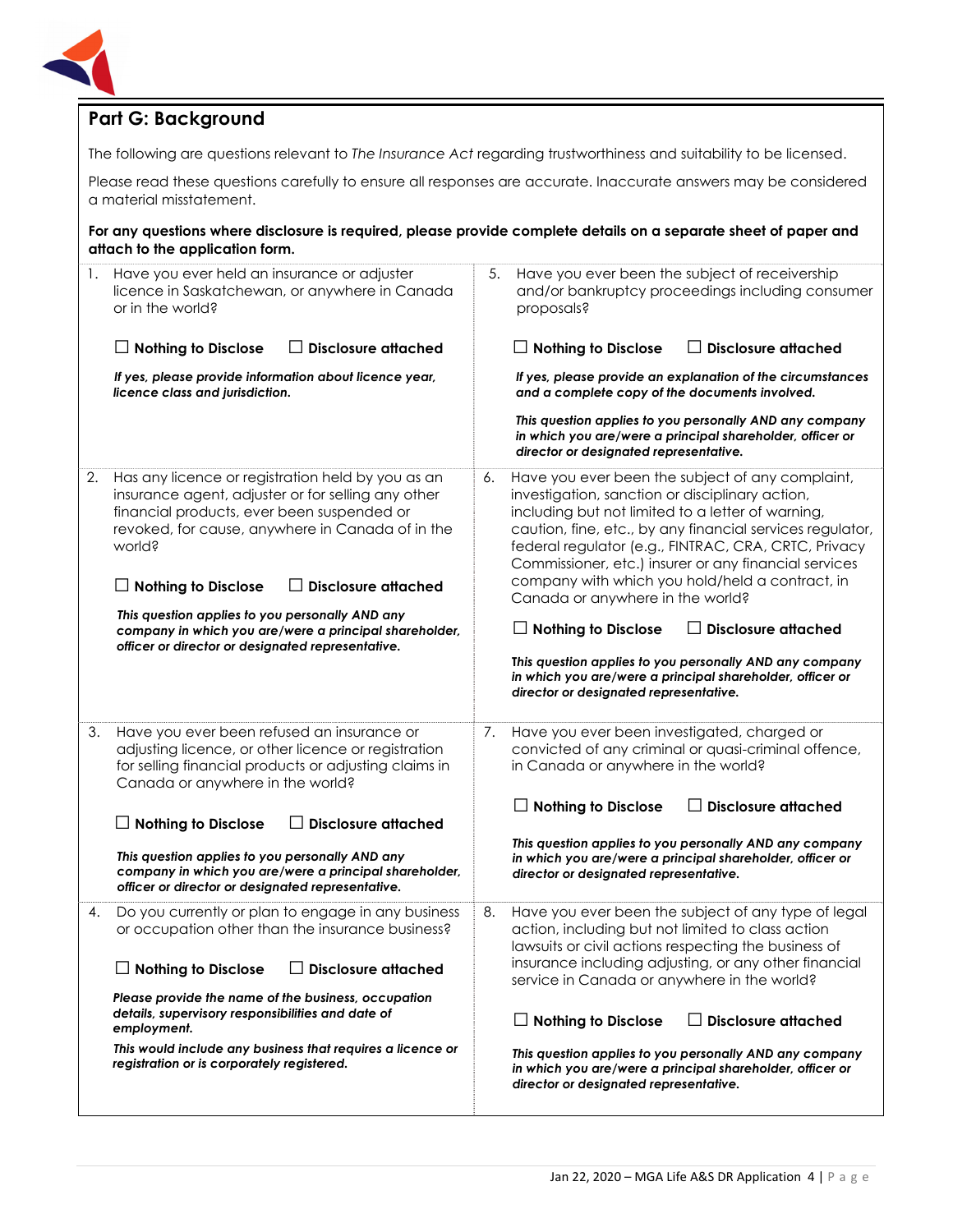

#### **Part H: Non-Resident Applicants**

1. Saskatchewan address for service as required by subsection 10-1(3) of *The Insurance Regulations.*

|    |                                                                                                                                                                                                      |                                                                                                                                                                                                                    |           | SΚ       |                      |
|----|------------------------------------------------------------------------------------------------------------------------------------------------------------------------------------------------------|--------------------------------------------------------------------------------------------------------------------------------------------------------------------------------------------------------------------|-----------|----------|----------------------|
|    |                                                                                                                                                                                                      | Street Address (Box #'s will not be accepted)                                                                                                                                                                      | City/Town | Province | Postal Code          |
| 2. | a)                                                                                                                                                                                                   | A non-resident applicant whose home jurisdiction has a web based licensee search is not required to<br>provide a Certificate of Authority/Non-Resident Endorsement. Council will verify the licence status online. |           |          |                      |
|    | A non-resident applicant whose home jurisdiction does not have a web based license search, is required<br>b<br>to provide a Certificate of Authority/Non-Resident Endorsement with this application. |                                                                                                                                                                                                                    |           |          |                      |
| 3. |                                                                                                                                                                                                      | What date did you obtain your Life including Accident & Sickness Licence in your<br>resident jurisdiction                                                                                                          |           |          | month day year       |
| 4. |                                                                                                                                                                                                      | What date did you obtain your Accident & Sickness Licence in your resident<br>jurisdiction?                                                                                                                        |           |          | month day year       |
| 5. |                                                                                                                                                                                                      | I am required to comply with continuing education requirements in my resident<br>jurisdiction?                                                                                                                     |           |          | $\Box$ Yes $\Box$ No |

# **Part I: Consent to the Collection, Use and Disclosure of Information**

By applying for an insurance licence, I, the applicant, understand personal information will need to be collected from me and from other sources such as the recommender of the licence, financial service regulators, law enforcement agencies, credit bureaus, insurance companies, previous employers or other organizations in the financial services sector. I, therefore, consent to the collection and use of this personal information for the purpose of determining suitability for licensing.

I, the applicant, further understand and consent to the disclosure of personal information to the recommender of the licence, financial service regulators, law enforcement agencies, credit bureaus, insurance companies or other organizations in the financial services sector, for the purpose of determining suitability for licensing.

|                         | ↗ |             |  |
|-------------------------|---|-------------|--|
| Signature of applicant  |   | Date Signed |  |
|                         |   |             |  |
|                         |   |             |  |
|                         |   |             |  |
| Print name of applicant |   |             |  |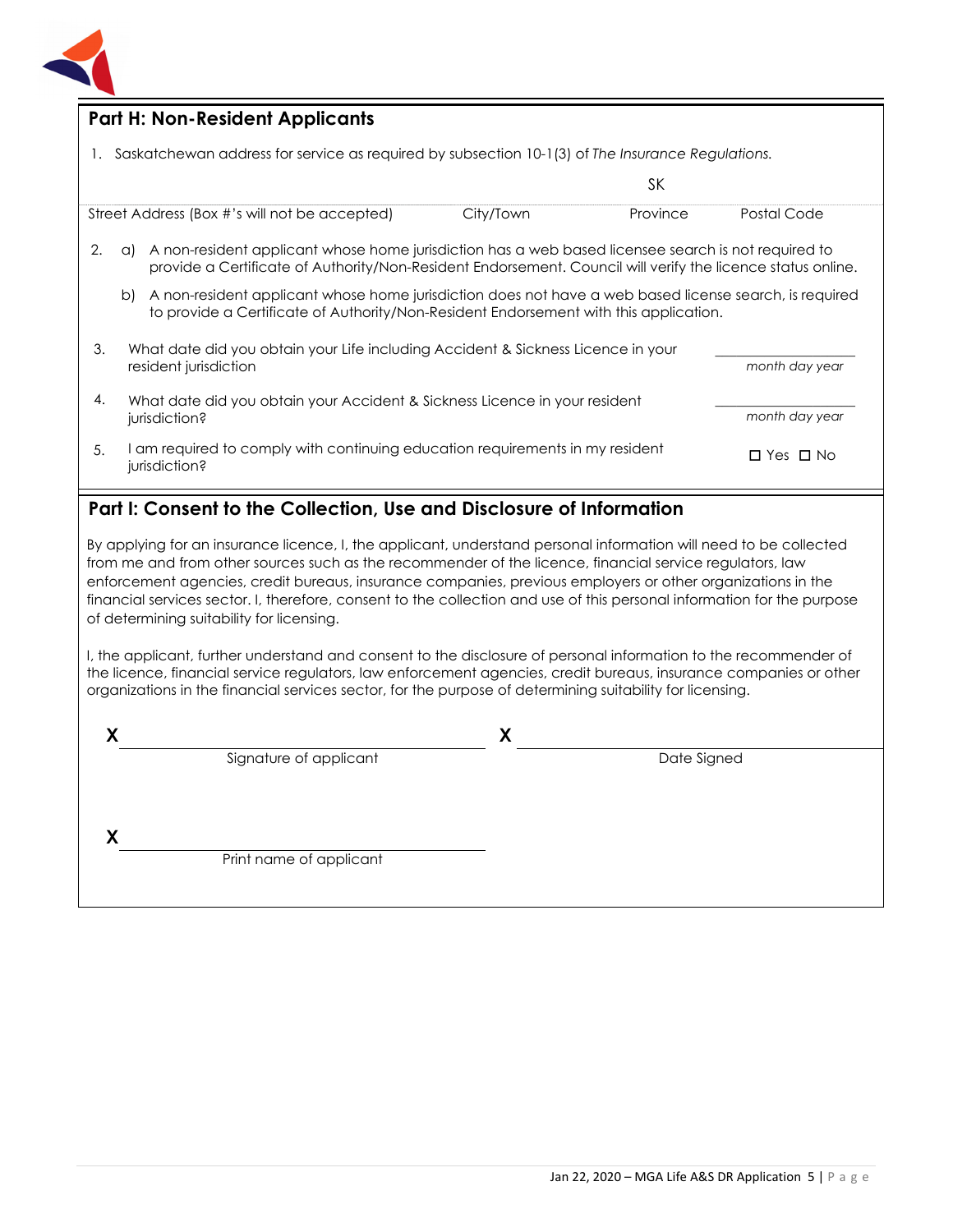

## **Part J: Declaration**

The making of a false statement on this application constitutes a material misstatement and may result in the refusal of this application and the subsequent suspension or cancellation of any licence issued. This application is required to be signed by the applicant named herein.

I, \_\_\_\_\_\_\_\_\_\_\_\_\_\_\_\_\_\_\_\_\_\_\_\_\_\_\_\_\_\_\_\_\_\_\_\_\_\_\_, solemnly declare that all statements and answers in the foregoing application including attachments are true and correct, and I make this solemn declaration conscientiously believing it to be true, and knowing that it is of the same force and effect as if made under oath.

| X                                                                                                                                                                                                            |                                                                                       | X                           |                                                                                                               |  |
|--------------------------------------------------------------------------------------------------------------------------------------------------------------------------------------------------------------|---------------------------------------------------------------------------------------|-----------------------------|---------------------------------------------------------------------------------------------------------------|--|
|                                                                                                                                                                                                              | Signature of applicant                                                                |                             | Date Signed                                                                                                   |  |
|                                                                                                                                                                                                              |                                                                                       |                             |                                                                                                               |  |
| <b>Part K: Recommender Declaration</b>                                                                                                                                                                       |                                                                                       |                             |                                                                                                               |  |
| To be completed by the same licensed insurer that is recommending the MGA.                                                                                                                                   |                                                                                       |                             |                                                                                                               |  |
| <b>Applicant Name</b>                                                                                                                                                                                        |                                                                                       |                             |                                                                                                               |  |
| <b>Please Print</b>                                                                                                                                                                                          | is hereby recommended to act as a designated representative for the MGA named herein. |                             |                                                                                                               |  |
|                                                                                                                                                                                                              |                                                                                       |                             |                                                                                                               |  |
| Legal Name of MGA<br><b>Please Print</b>                                                                                                                                                                     |                                                                                       |                             |                                                                                                               |  |
|                                                                                                                                                                                                              |                                                                                       |                             |                                                                                                               |  |
|                                                                                                                                                                                                              | and that the applicant is suitable to receive a licence.                              |                             | The recommender certifies that the qualifications and business record of the applicant have been investigated |  |
| To the best of our knowledge, information and belief, all statements and answers contained in the foregoing<br>application are true and correct, and that the applicant has completed this application.      |                                                                                       |                             |                                                                                                               |  |
| IT IS UNDERSTOOD THAT IF THE APPLICANT NAMED HEREIN IS TERMINATED BY US, WRITTEN NOTICE, INCLUDING THE<br>REASONS FOR TERMINATION, WILL BE GIVEN TO THE LIFE INSURANCE COUNCIL OF SASKATCHEWAN, IMMEDIATELY. |                                                                                       |                             |                                                                                                               |  |
|                                                                                                                                                                                                              |                                                                                       |                             |                                                                                                               |  |
| <b>Print Legal Name of Recommender</b>                                                                                                                                                                       |                                                                                       |                             |                                                                                                               |  |
|                                                                                                                                                                                                              |                                                                                       |                             |                                                                                                               |  |
| <b>Authorized Official Signature</b>                                                                                                                                                                         |                                                                                       | <b>Print Name of Signee</b> | <b>Date Signd</b>                                                                                             |  |
|                                                                                                                                                                                                              |                                                                                       |                             |                                                                                                               |  |
|                                                                                                                                                                                                              |                                                                                       |                             |                                                                                                               |  |
| Telephone                                                                                                                                                                                                    | Fax                                                                                   |                             | E-mail Address                                                                                                |  |

#### **THE ABOVE APPLICANT WILL NOT ACT AS A DESIGNATED REPRESENTATIVE UNTIL THE LICENCE IS ISSUED**

#### **NOTE: The same licensed insurer must recommend the Life A&S MGA and Life A&S MGA Designated Representative applications.**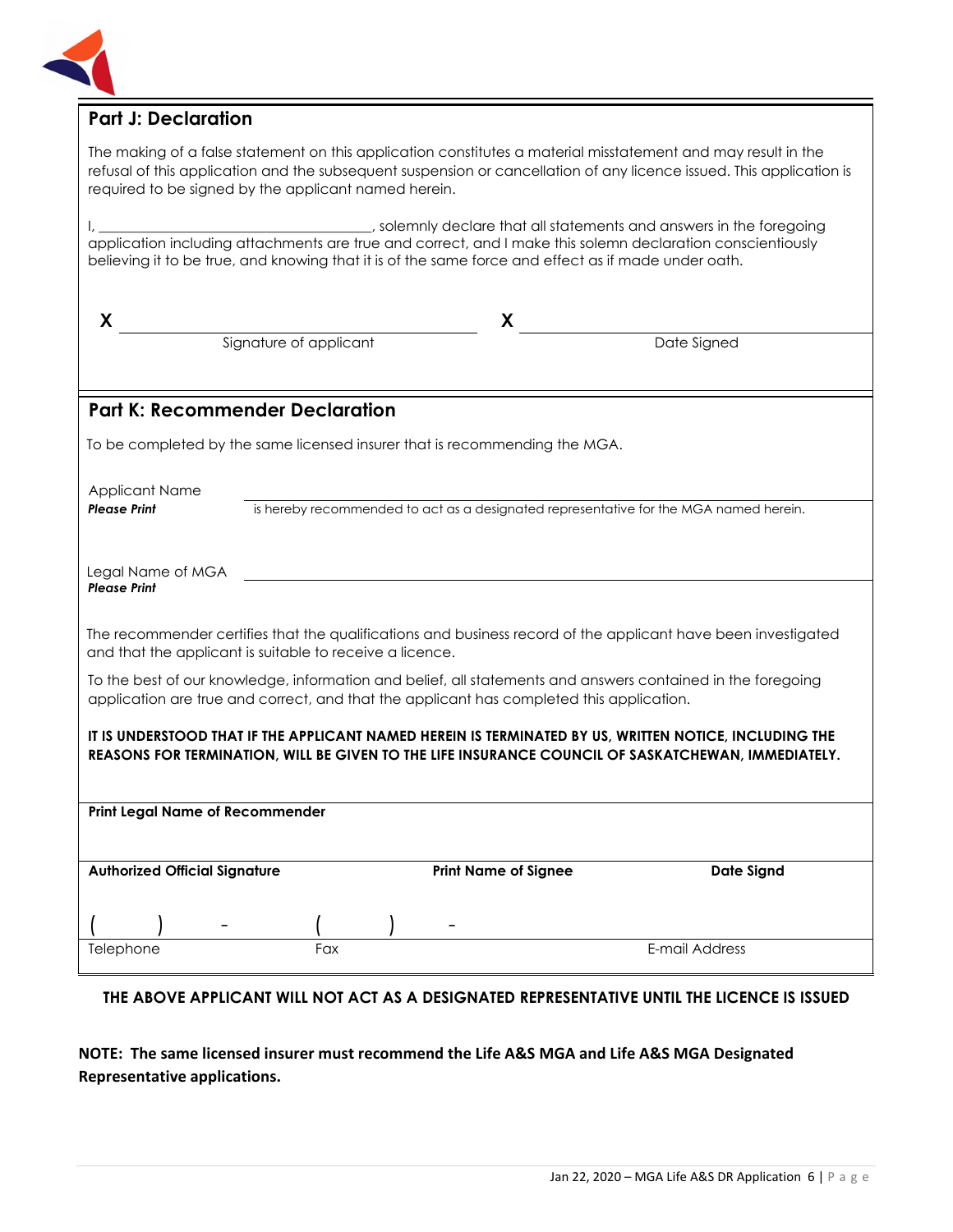

#### **APPLICANT'S ACKNOWLEDGEMENT**

#### **Print applicant's name**

A licence imposes on the licensee obligations including, but not limited to, the following:

- a) to adhere to the Act, regulations, and the Life Insurance Council of Saskatchewan (LICS) Bylaws;
- b) to follow established standards of competence, conduct and practice in the business of insurance.

I acknowledge I have read the LICS Bylaws, and I understand that I am obligated to do the following:

- To notify LICS within 30 days of the commencement of criminal proceedings, legal actions, bankruptcy and a name change.
- To submit the Annual Reporting Form and licence fee as per the LICS Bylaws.
- To be supervised until I have completed a minimum of 50 placed and in force policies and completes a minimum of one year as a licensee as outlined in the LICS Bylaws.
- Not act as supervisor unless I am licensed in Saskatchewan and have at least three years licensed experience as outlined in the LICS Bylaws.
- Not to act in the transaction or supervision of segregated funds unless authorized to do so as outlined in the LICS Bylaws.
- To complete a life insurance replacement declaration (LIRD) prior to replacing an existing life insurance policy as outlined in the LICS Bylaws.
- $\triangleright$  To maintain E&O coverage as outlined in the LICS Bylaws.
- To complete the Continuing Education (CE) Requirement outlined in the LICS Bylaws.
	- (1) Licensees are required to earn a minimum of fifteen credit hours of CE in each annual reporting period.
	- (2) Only credit hours earned in a reporting period are eligible unless written consent is provided by LICS.
	- (3) Failure to comply with the CE requirements shall result in a suspension of licence until the licensee has earned the required CE credit hours.
- To obtain CE hours through approved course providers and courses that meet the CE definition as outlined in the LICS Bylaws.
	- (1) Only courses that provide technical education are considered to qualify as continuing education including courses that directly relate to:
		- (a) Life or accident and sickness insurance products;
		- (b) Financial planning provided that:
			- (i) a minimum of 10 of the 15 hours required per year is related to life or accident and sickness insurance; and,
			- (ii) a maximum of five to 15 hours required per year is related to non-insurance sectors such as securities and mutual funds;
		- (c) Compliance with insurance legislation and requirements such as LICS's Code of Conduct, Act and Bylaws made pursuant to that Act, privacy legislation and anti-money laundering and anti-terrorism financing legislation;
		- (d) Ethics;
		- (e) E&O insurance; and,
		- (f) Courses leading to an approved designation such as Chartered Life Underwriter (CLU), Certified Financial Planner (CFP), Registered Financial Planner (RFP), Certified Health Insurance Specialist (CHS), Certified Employee Benefit Specialist (CEBS), Personal Financial Planner (PFP), Certified International Wealth Manager (CIWM), Elder Planner Counselor (EPC) and such other designations as are approved by Council.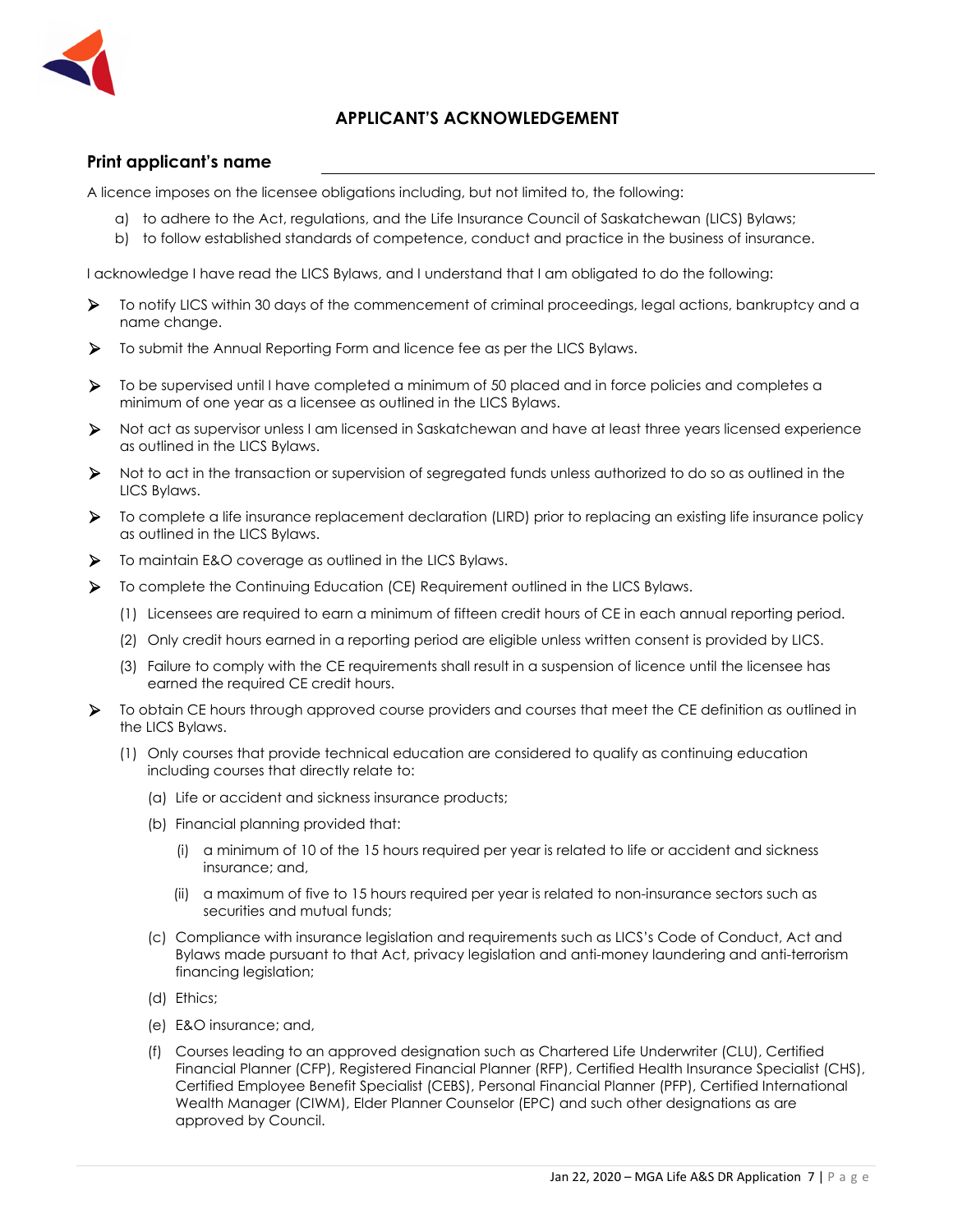

- $\triangleright$  To complete the Ethics Education Requirement as per the LICS Bylaws.
	- (1) Effective January 1, 2013 all resident licensees must, within the cycles set out below, completed one or more LICS approved ethics courses totaling at least three hours in duration:
		- (a) Resident licensees who are licensed on or after January 1, 2013 must completed the ethics training within three years of becoming licensed.
		- (b) Resident licensees who hold a licence issued prior to January 1, 2013 must completed the ethics training by their annual reporting date in 2016.
		- (c) Resident licensees that have completed the course under (a) or (b) above must complete the ethics training within each subsequent five year cycle.
		- (d) Credit hours earned for an ethics course can be applied towards a licensee's CE requirements.
		- (e) For the purpose of this section each individual ethics course must be at least one hour in duration.
- To disclose on the initial application for licence and any Annual Reporting Form(s) if I am engaged in, or plan to engage in, any business or occupation other than the insurance business.

I understand a licence will not be granted in the absence of returning this signed acknowledgment to the Council office.

I further understand I am prohibited from acting as an Insurer's Representative until the licence has been granted.

**Signature of applicant Case Control Control of Applicant Case Control Control Control Control Control Control Control Control Control Control Control Control Control Control Control Control Control Control Control Control**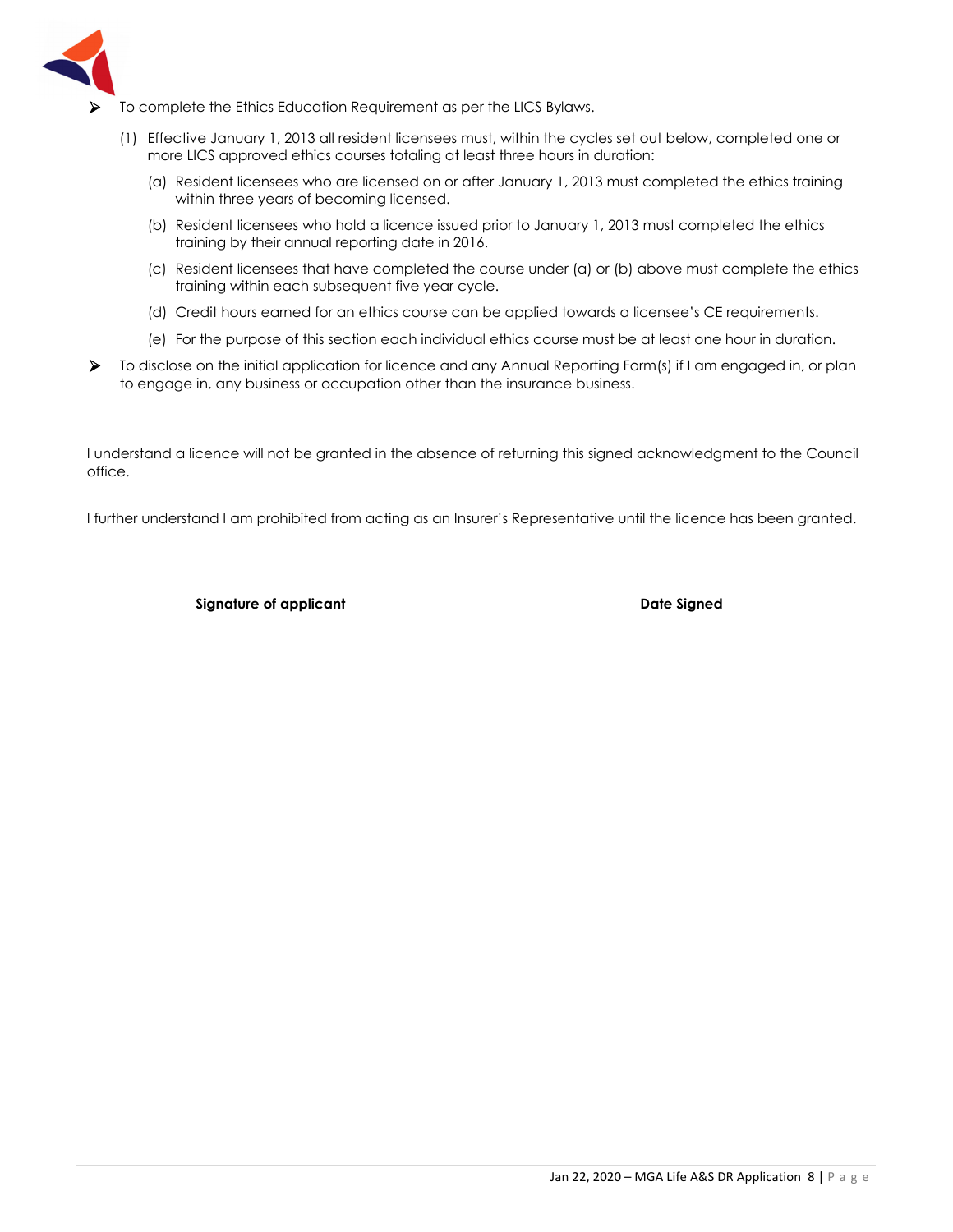



### **Attachments to the application form**

Part A – copy of your work permit or Immigrant Visa, and details, if applicable Part B - G copies of all necessary documentation Part E –Non-Resident Endorsement, if applicable Provide Security Clearance Report Payment of licence fee

| Payment information (Please choose a payment option below)                                                                                    |                                                                                                                                                    |  |  |
|-----------------------------------------------------------------------------------------------------------------------------------------------|----------------------------------------------------------------------------------------------------------------------------------------------------|--|--|
| Cheque or money order enclosed for full amount<br>⊔                                                                                           | Make cheque or money order payable to the:<br><b>Insurance Councils of Saskatchewan.</b><br>An NSF charge of \$25 will apply for returned cheques. |  |  |
| Charge credit card for the full amount<br>ப                                                                                                   |                                                                                                                                                    |  |  |
| <b>VISA</b><br>I.                                                                                                                             | <b>Card Number</b>                                                                                                                                 |  |  |
| MasterCard<br>$\blacksquare$                                                                                                                  |                                                                                                                                                    |  |  |
|                                                                                                                                               | Expiry Date (MM/YY)                                                                                                                                |  |  |
|                                                                                                                                               | Signature                                                                                                                                          |  |  |
|                                                                                                                                               | Print name of applicant                                                                                                                            |  |  |
| <b>Licensing Department</b><br>Tel:<br>Insurance Councils of Saskatchewan<br>Fax:<br>310, 2631 - 28 <sup>th</sup> Avenue<br>Regina SK S4S 6X3 | 306.347.0862<br>306.347.0525<br>www.skcouncil.sk.ca                                                                                                |  |  |